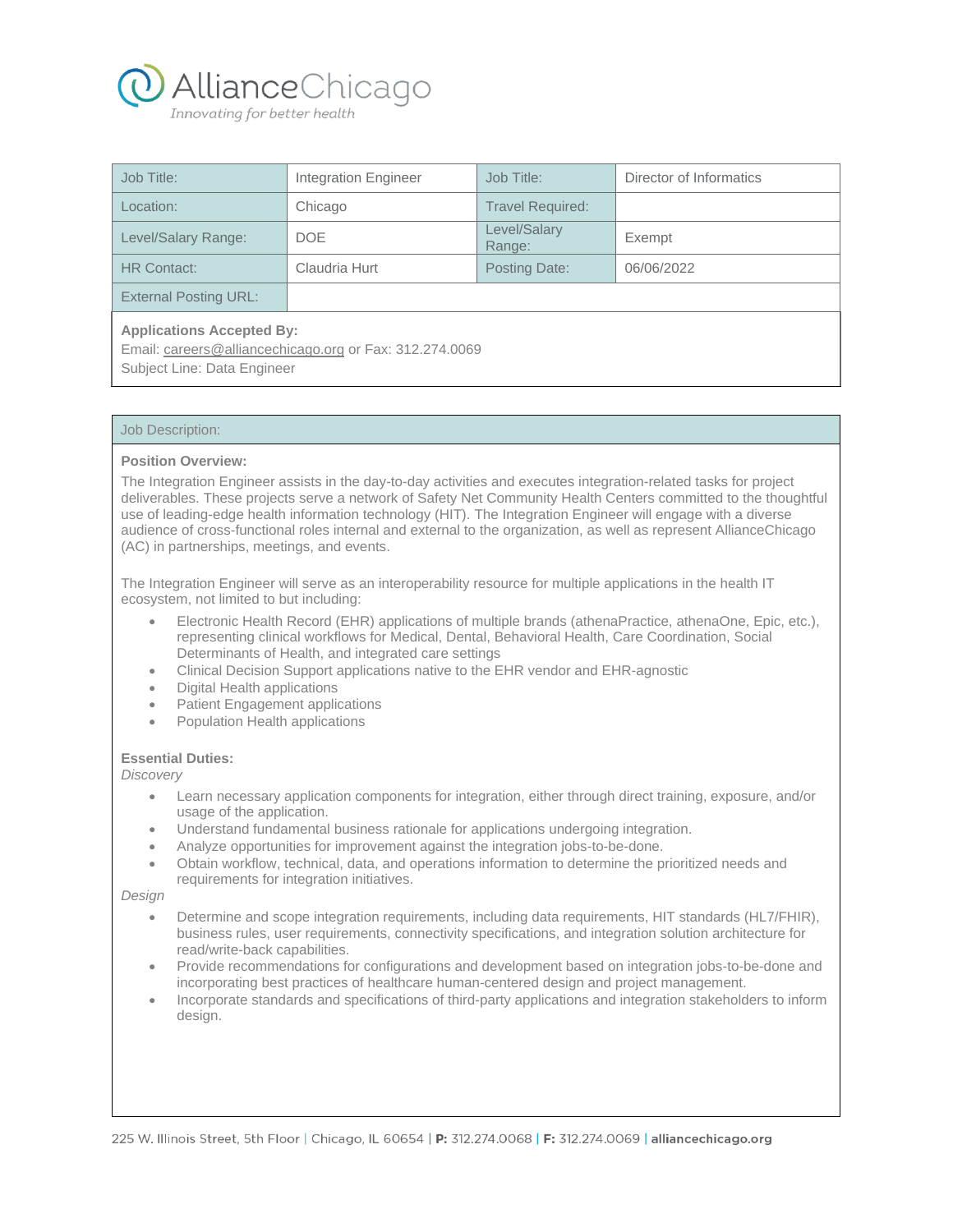### *Development*

- Perform integration work as indicated, not limited to but including: connectivity establishment, security and authentication verification, data integrity and mapping tasks, HL7/FHIR/API technical tasks, and application development to support the integration.
- Support optimizations and upgrades of the integration.

### *Testing*

- Execute testing for technical, workflow, security, data integrity, quality assurance, connectivity, and human-centered design processes.
- Learn, perform, develop, and support quality assurance processes, tools, and scripts for testing purposes, engaging cross-functional roles of the organization, vendors, and stakeholders.

### *Deployment*

- Provide wraparound support for integration deployment, not limited to but including: training document creation, specification documentation, webinar facilitation, tip sheets, processes for deployment, translation of information for cross-functional roles, etc.
- Execute deployment of integration and application software as indicated per change control and implementation processes.
- Monitor, troubleshoot, and provide ongoing support for integrations using monitoring application tools and responding to Support Services tickets and feedback from the network.

### **Education:**

• Bachelor's Degree in a computer/technology, behavioral, and/or health science required.

## **Experience/Years:**

- 2 years of work experience with an EHR and/or HIT software application required, with responsibilities supporting implementation, maintenance, and optimization of Production environments. Preferred work experience: athenaOne, athenaPractice, Netsmart, Wellsheet, Health Catalyst.
- 1 year of integration work experience with healthcare applications required, with high consideration for experience in integrating an EHR with third-party applications using HL7/FHIR/APIs and work with Qvera Interface Engine.
- SQL experience against complex relational databases preferred.
- Work experience in community health, with Community Health Centers, and/or in public health preferred.
- Agile/Scrum experience preferred.
- Application experience preferred with the following: Jira, SalesForce, Microsoft Office Professional, prototyping software, virtual communication and meeting software, and virtual content collaboration software.

## **Knowledge, Skills, & Abilities**:

- Demonstrate and regard the AC Core Values: Learning & Innovation, Collaboration & Teamwork, Quality & Value, Communication & Transparency, Dependability & Integrity, Joy & Purpose.
- Because this job requires application deployment in patient care environments, where software changes must be performed during non-clinic hours, non-business-hours and weekend work is expected.
- Ability to work with hybrid remote/in-person teams.
- Strong problem-solving, investigation, troubleshooting, and decision-making process skills.
- Meticulous attention to detail.

# **Working Conditions:**

- General office setting, extensive telephone and desk work at computer terminal
- May be required to lift, carry, bend, reach and stand with parcels up to 25 lbs.
- Will work in a close multidisciplinary team environment